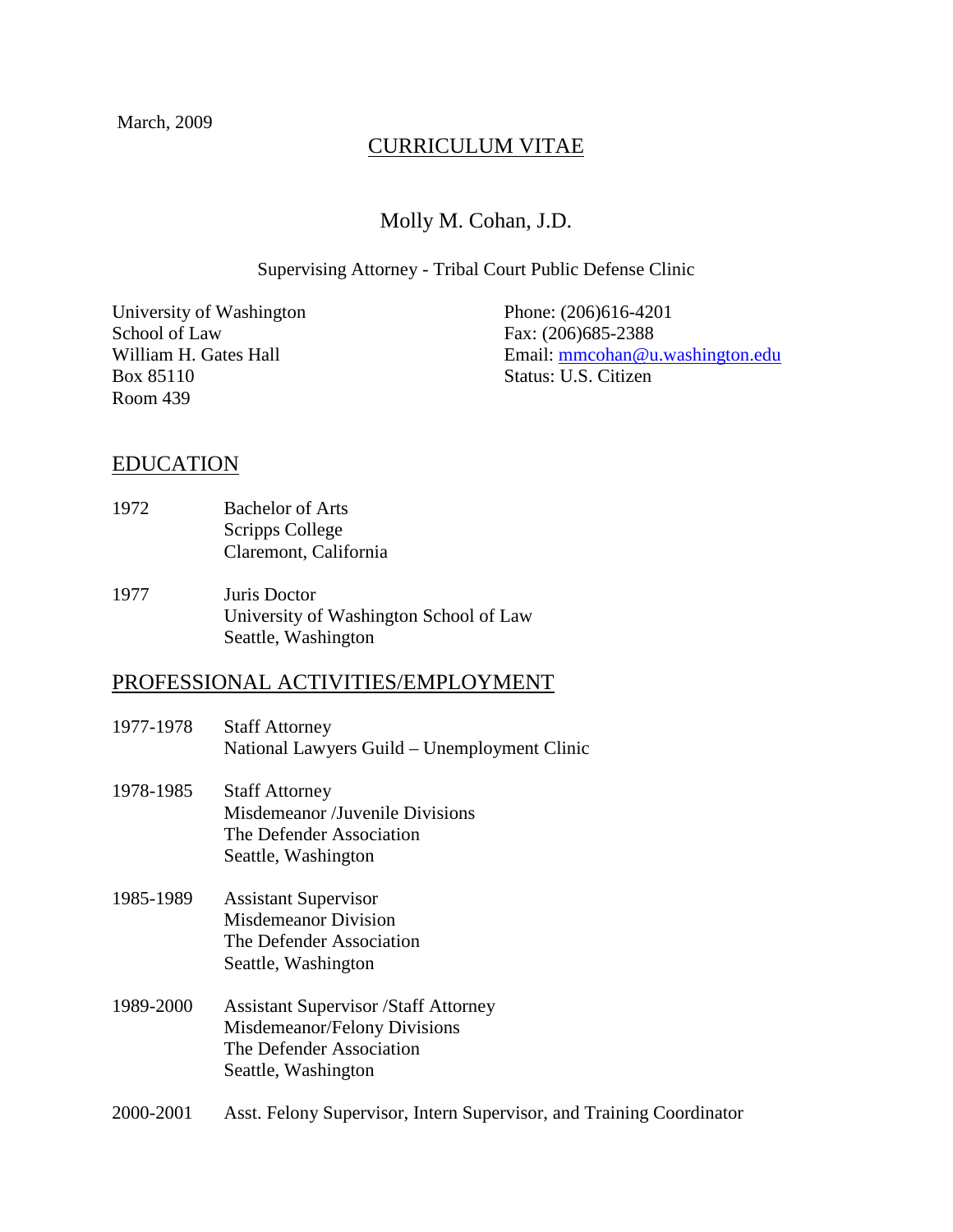|           | The Defender Association<br>Seattle, Washington                                                                                        |
|-----------|----------------------------------------------------------------------------------------------------------------------------------------|
| 2001-2005 | <b>Staff Attorney</b><br>At Risk Youth and Dependency Divisions<br>The Defender Association<br>Seattle, Washington                     |
| 2005-2006 | <b>Training Coordinator .5FTE</b><br><b>Washington Defender Association</b><br>Seattle, Washington                                     |
|           | Supervising Attorney .5 FTE<br>Tribal Court Public Defense Clinic/Native American Law Center<br>University of Washington School of Law |
| 2006-2009 | <b>Supervising Attorney</b>                                                                                                            |

 Tribal Court Public Defense Clinic/Native American Law Center University of Washington School of Law

# AREAS OF INTEREST

 Criminal Justice Public Defense Tribal Courts Cultural Competence

## BAR ADMISSIONS

| 1977 | <b>Washington State Bar Association</b> |
|------|-----------------------------------------|
| 2004 | <b>Suquamish Bar Association</b>        |
| 2005 | <b>Chehalis Bar Association</b>         |
| 2006 | <b>Tulalip Bar Association</b>          |
| 2008 | Port Gamble S'Klallam Bar Association   |

# PRO BONO ACTIVITIES

| 2001-2005 | Office of the Navajo Public Defender, Window Rock, Navajo Nation, Arizona |
|-----------|---------------------------------------------------------------------------|
| 2004-2005 | Suquamish Tribal Court, Suquamish, Washington                             |
| 2005-2006 | Chehalis Tribal Court, Chehalis, Washington                               |

# OTHER ACTIVITIES

| 1991-1993 | Member- Washington State Minority and Justice Task |
|-----------|----------------------------------------------------|
|           | Force Advisory Committee                           |

1997 Member- Judicial Advisory Committee to Mayor Norm Rice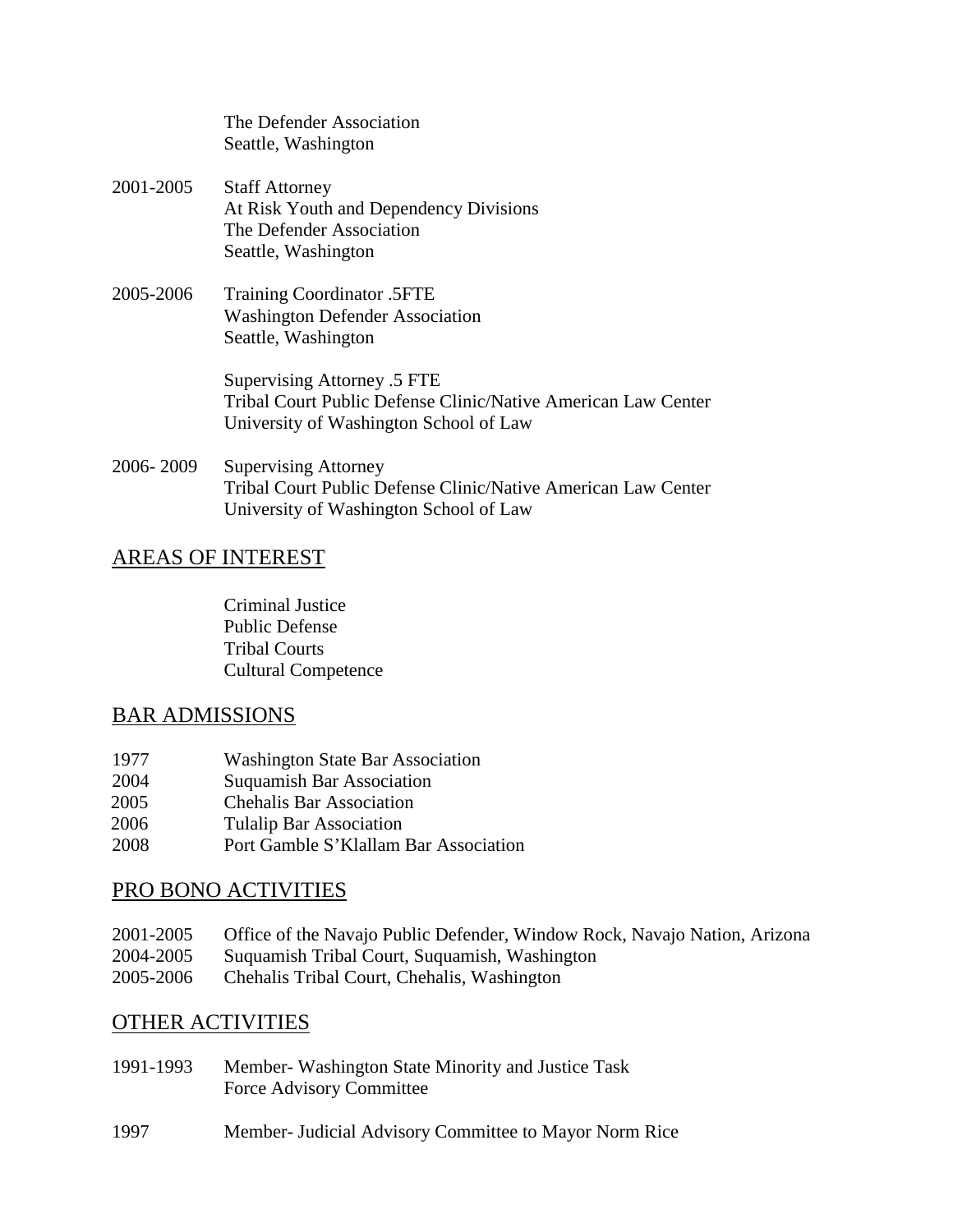| 1998-2009                                 | Board Member- East Madison YMCA                                 |
|-------------------------------------------|-----------------------------------------------------------------|
| 2004-2008                                 | Member- Racial Disproportionality Coalition of King County      |
| 2006-2009                                 | Member-Access To Justice Conference Planning Committee.         |
| 2008-2009                                 | Member - Native American Task Force Committee on Public Defense |
| RECENT INVITED PRESENTATIONS (2005-2009). |                                                                 |

| 2005 | "Racial Disparity in the Criminal Justice System", Highline Community College,<br>Highline, Washington                                                                                             |
|------|----------------------------------------------------------------------------------------------------------------------------------------------------------------------------------------------------|
| 2006 | "The Basics of Public Defense" – Seattle University, Seattle, Washington                                                                                                                           |
| 2006 | "Saving Them From Themselves: Ethics and New Lawyers" – Native American<br>Law Students Moot Court competition, University of Washington School of Law,<br>Seattle, Washington                     |
| 2006 | "Balancing the Scales of Justice: Criminal and Civil Partnerships" – WSBA<br>Access to Justice Conference, Yakima, Washington                                                                      |
| 2006 | "Criminal Defense Practice in Tribal Courts" – Indian Law Symposium,<br>University of Washington School of Law, Seattle, Washington                                                                |
| 2007 | "Criminal Law Issues in Tribal Court" - Indian Law Section, Washington State<br>Bar Association and the Northwest Indian Bar Association, Seattle, Washington                                      |
| 2008 | "Public Defense in Tribal Courts" - Tribal Court Development Training<br>Conference, Northwest Intertribal Court System, Semiahmoo, Washington                                                     |
| 2008 | "Ethical Issues in Tribal Court Practice" - Indian Law Symposium, University<br>of Washington School of Law, Seattle, Washington                                                                   |
| 2008 | "Public Defense, Civil Rights, and Tribal Courts" - Conference on Civil Rights in<br>Indian Country, Washington Indian Civil Rights Commission and the Blackfeet<br>Tribe, Grand Mound, Washington |

## RECENT TRAINING PRESENTATIONS (2005-2009)

- 2005 "Resources for Public Defenders in Washington State" Washington Defender Association, Spokane, Walla Walla, Tri-Cities, Yakima, Ellensburg, and Wenatchee, Washington
- 2005 "Criminal Trial Advocacy" Washington Defender Association, Chelan, Washington